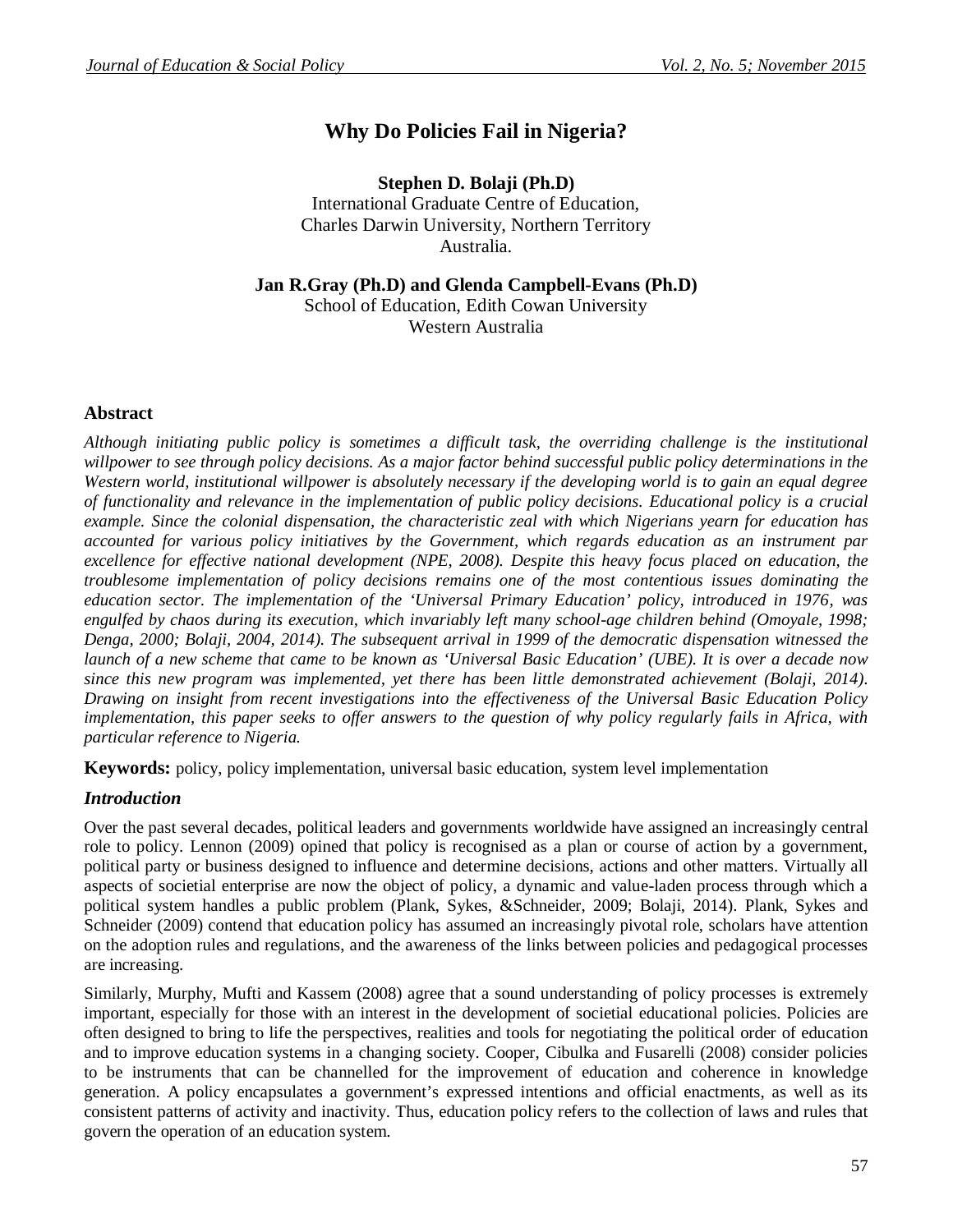The conceptual clarification of the role of educational policy attests to Nigeria's commitment to policy initiatives for the collective will of citizens, and for the growth and national development of the country. The saying that no nation can rise above its educational development explains educational philosophy of the country which centres on building a free and democratic society; a just and egalitarian society; a united, strong and self-reliant nation; a great and dynamic economy; and a land full of bright opportunities for all citizens (NPE, 2008, p. 4). Bolaji and Isichei (2010) proposed that buttressing this educational philosophy are factors that impact on the creation of policies in Nigeria. More importantly, the notion of a 'good life' is equitable to educational attainment. The importance of educational attainment underlines the importance of several education policies that have been initiated since the colonial dispensation and are geared towards achieving the nation's education goals of equal opportunity. A brief history of Nigeria and its educational policies in since 1960 is relevant to this paper.

## *The Nigerian context*

Nigeria is located in Western Africa on the Gulf of Guinea and has a total area of 923,768 km 2, making it the world's thirty-second largest country (Bolaji, 2014). It is comparable in size to Venezuela, is about twice the size of California, and is one-third of the size of Western Australia. Nigeria has a varied landscape, with the most expansive topographical region being that of the valleys of the Niger and Benue River. The country is comprised of three large ethnic groups: the Yoruba, Hausa-Fulani and Igbo. The country's official language is English, which is widely spoken, especially among educated people. Nigeria is a former British colony that has particular similarities in terms of educational structure with the Commonwealth of Nations. Nigeria gained her independence in 1960. The first, free and compulsory education policy was the Universal Primary Education Policy launched in 1976 (Bolaji, 2014).

Despite this heavy focus placed on education, the troublesome implementation of policy decisions remains one of the most contentious issues dominating the Nigeria's education sector (Bolaji, 2004; Olufowobi, Oluwole, & Bolaji, 2013). The implementation of the 'Universal Primary Education' policy, introduced in 1976, was engulfed by chaos during its execution, which invariably left many school-aged children lagging behind in educational development (Adesina, 1986; Omoyale, 1998; Denga, 2000; Bolaji, 2004, 2014). The subsequent arrival in 1999 of the democratic dispensation showcased the launch of a new scheme that came to be known as 'Universal Basic Education' (UBE). Since this new program was implemented, there has been little achievement within the sector for over a decade (Bolaji, 2014). Drawing on insight from recent investigations into the implementation of the UBE Policy implementation, this paper uniquely seeks to investigate the question of why educational policies regularly fail especially, in the West Africa nation of Nigeria.

#### *Research question*

This study drawn on the following research questions to contribute to the international literature on why educational policies fail in Nigeria

(i) In what way do the roles of bureaucrats affect policy implementation in Nigeria?

(ii) How does the political influence in decision making process impacts on policy implementation in Nigeria?

The research questions will also guide the researcher in exploring and understanding the literature pertaining to the effect of economic, socio cultural and religious conditions on the policy implementation process of basic education in Nigeria.

# *Rationale of the study*

The rationale for this study is premised on the need for the government of Nigeria to overcome the challenge of lack of institutional willpower to see through policy decisions. Taking into consideration the extent to which institutional will power has been a factor behind successful public policy determinations in the Western world. The significant issue considered in this study is how the Nigerian sub-Sahara Africa cangain an equal degree of functionality and relevance in the implementation of public policy decisions.

#### *Theoretical framework: Gareth Morgan (1998)*

The process of translating policy into actions often attracts greater attention because translation has been reported to lag behind policy expectations (Barrett, 2005). This necessitated the need to put forward theoretical frameworks and evaluation to ensure that policies are translated and executed as accurately as possible (Hyndman, Benson,& Telford, 2014).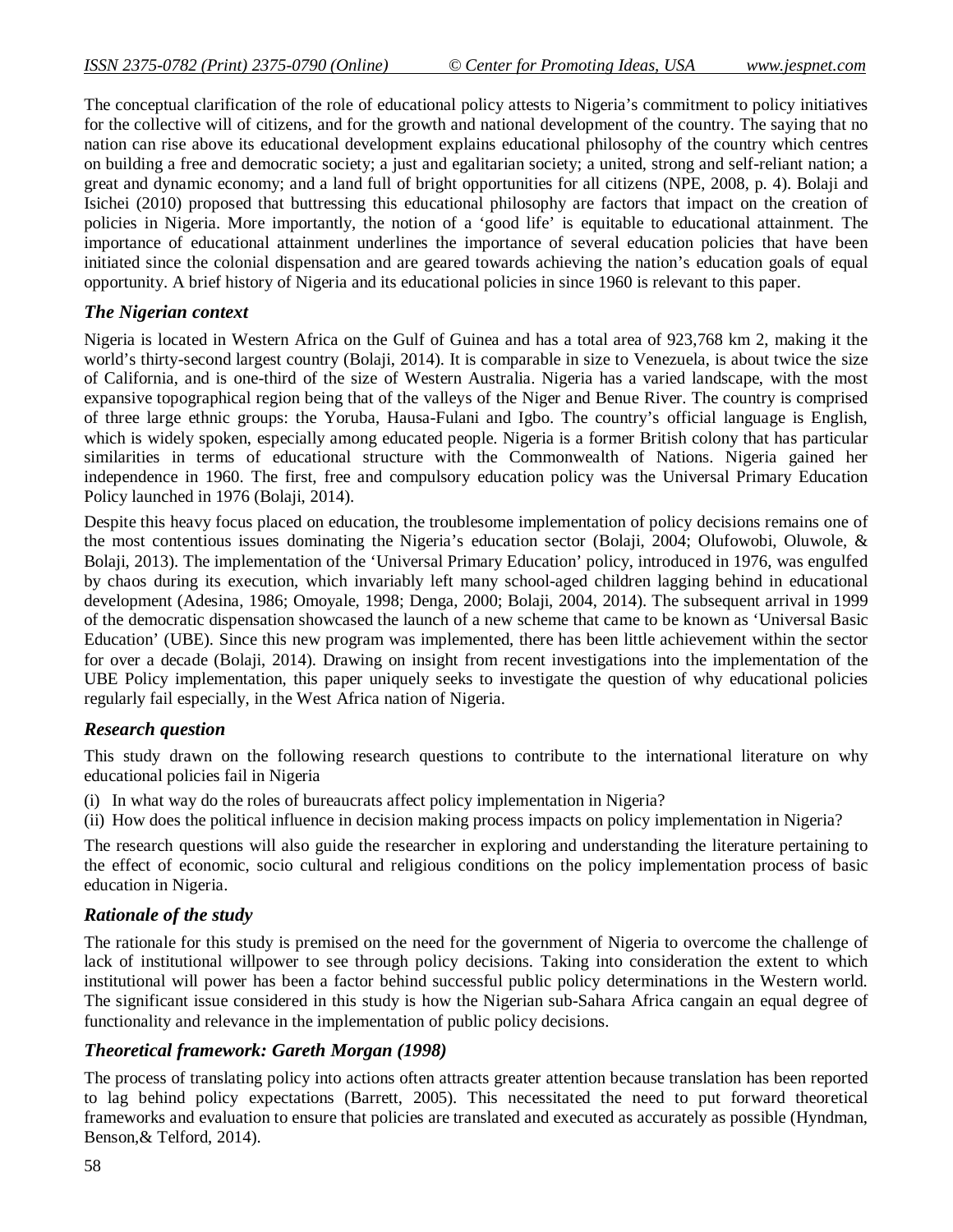The importance of translating research accurately provides the theoretical underpinnings for this study – that is centred on organisational theory—in particular the political institutional and bureaucratic concepts of implementation by Gareth Morgan (1998). Drawing on Morgan's (1998) organisational theory, the organization seeks to understand the relevance of setting clear and purposeful policy initiatives that provides adequate information to all that are involved in policy implementation. Clear and purposeful objectives enable policies to perform and achieve the set goals that are hallmark of an organisational practice. It has previously reported that the Nigeria's organisational structure of policy implementation is similar to the organisation advocated by Morgan (1998). Morgan's approach to understanding organisational bureaucracy in policy implementation studies can therefore comprehensive insight and provide useful information to improve the efficiency and effectiveness of policy implementation in Nigeria. This paper draws upon drawn on Morgan's theory of organisational bureaucracy to explore how the interconnections and alliances between bureaucratic mechanisms, and educational agencies can inform how educational policies fail in Nigeria and the Africa region.

## *Policy implementation in Nigeria*

The poor performance of the educational sector in Nigeria is alarming. Okoroma's (2006) findings blamed the distortions in the education system on ineffective implementation, which was engendered primarily by a lack of political will, lack of continuity of programs and corruption. The situation has hindered national development and, until urgent action is taken to review Nigeria's educational system, its national aspirations will continue to be compromised. Makinde (2005) stressed that there are various problems facing developing nations in terms of implementing policies. Apart from discussing the general overview of policy implementation problems in both developed and developing nations, Makinde's focus was on Nigeria, with a number of examples taken from the Nigerian experience. He cited the *Better Life Programme* and *Family Support Programme* embarked on by Nigeria's successive governments since independence. Some implementation problems identified in his study included corruption, lack of continuity in government policies, and inadequate human and material resources, all of which often led to an implementation gap—that is, a widening distance between the stated policy goals and the realisation of such planned goals. The study concluded that it is apparent that policies are regularly created in developing nations; however, most of the time, they do not achieve the desired results.

Ejere (2011) attested to the above position that, over the years, successive governments in Nigeria have not been lacking in creating effective educational policies, programs and initiatives, but in implementing and translating those policies. The effect of policy implementation and translation is to improve the quality and standards of services the government delivers to Nigerian people. Effective performance management systems and efficient monitoring and evaluation within government, can help to assess the progress made in the key educational policy priority areas, yet have not been implemented. Eboh (2011) reiterated that the Nigerian economic policy is at a critical juncture and there are many complicated challenges around which public debate is currently raging. These include questions about fiscal consolidation, the business environment, infrastructure development, budgeting and public spending, public subsidy and market deregulation, revenue allocation formula, minimum wage and education institutional reforms.

Achieving the desired goal of any public intention is the hallmark of policy realisation. It is widely claimed that achieving educational policy objectives lies in implementation—a determinant factor in assessing the effect of any public policy. In this sense, the bureaucratic structure in policy implementation plays a significant role in achieving the desired outcome in policy studies. Keiser (2011) acknowledged that bureaucratic alignment in policy realisation positively or negatively affects policy decisions. Bureaucracies play a central role in implementing public policy by applying programme rules to individual cases. In so doing, they create the policy that the public actually experiences. Therefore, an understanding of public policy requires an understanding of the determinants of bureaucratic behaviour, while the dominant paradigm for understanding bureaucratic behaviour focuses attention on how the incentive structures of elected officials create constrain of bureaucratic behaviour. Scholars have recently argued that policy analysts should refocus their attention on the central bureaucratic task of information processing to best understand why public bureaucracies implement policy the way they do (Workman, Jones &Jochim, 2010). Agencies charged with implementing programs are not monolithic black boxes, but are comprised of sub-units all with their own structures and cultures (Keiser, 2011). Okechukwu and Ikechukwu (2012) said that to understand why bureaucracies shape public policy the way they do through policy implementation is to pay attention to how different units within the bureaucracy respond differently to information.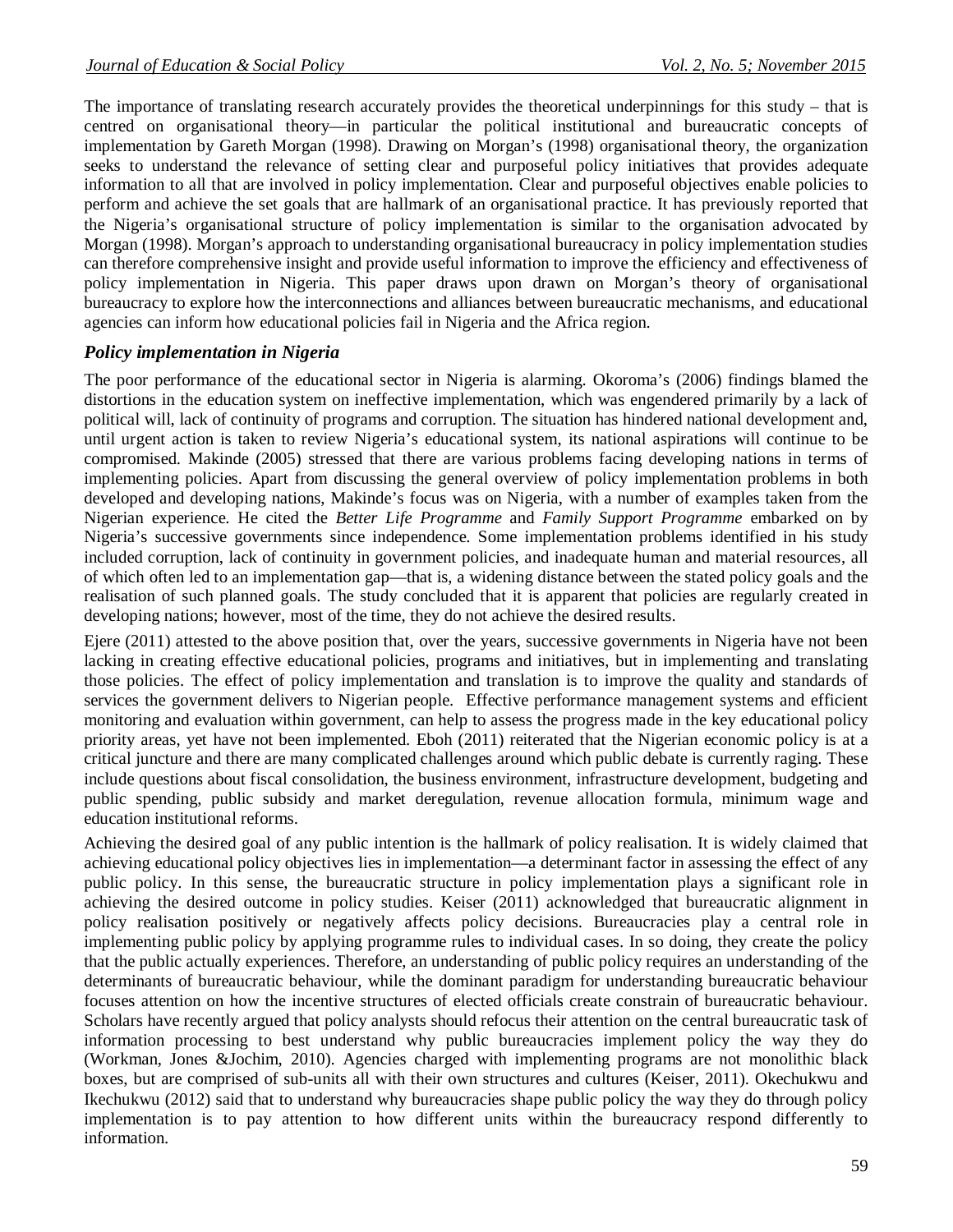Aminu, Tella and Mbaya (2012) emphasised that in Nigeria the term 'bureaucracy' is most frequently used to refer to organisations. This is because public bureaucracies are entrusted with public property, and charged with responsibilities for the specific method of allocating resources within a large organisation. A similar term might be 'bureaucratic decision making'. Further, bureaucrats are also referred to as 'civil servants' that primarily operate to help formulate and implement the government's policies. Understanding bureaucracy in the Nigerian context refers to all the organisations that exist as part of the government mechanism to implement policy decisions and deliver services that are valuable to citizens. Suleiman (2009) identified the civil service and public bureaucracy as components of the public sector in Nigeria. Therefore, the civil service is one of the agents of development in any nation. The transformation of any society or system depends on the effectiveness and efficiency of its civil service, and this is particularly the case in developing countries (Lawal & Oluwatoyin, 2011). This indicates why society requires the civil service not only to implement development goals and administer government policies on a daily basis, but also to play significant roles in formulating development strategies, policies and programmes that will stimulate accelerated social and economic change. These desired changes are naturally expected to include a reduction of unemployment, an increase in social products and a more equitable redistribution of income. Yet these desires remain unfulfilled in the face of unemployment and poverty. In Nigeria today, the political influence in education policy implementation has negatively impact on the civil service system that is regarded as a contemporary institution with the purpose of creating an efficient way of organising any large human organisation. Ejere (2011) argued that civil servants attitudes and behaviour influences the direction of education policy outcomes in Nigeria.

Okotoni (2001) summarised the role of the federal bureaucracy as coordinating federal ministries, advising political officials, formulating and implementing government policies, gathering and supplying data for policymakers, and ensuring continuity of public relations services. All these roles are so crucial to the smooth running of any administration that one may conclude that bureaucracy is indispensable in educational policy formulation and implementation. Thus, to ensure that outcomes remained aligned with declared intentions and specified performance indicators, and to ensure that the implementation of transformation initiatives were translated into meaningful outcomes for the people of Nigeria, a bureaucratic structure was established by the Nigerian government to track the performance of all relevant stakeholders, ministries, departments and agencies. All these bureaucratic structures perform one basic function—to implement the basic education policy. Despite the important role of the civil servant in Nigeria in achieving many of the government's policies and programmes, few of these policies and programmes are fully or successfully implemented or achieved. In numerous instances, many have been marred by poor implementation strategies (that is, bureaucratic procedures and political influence). This has occurred because the civil service has a way of placing obstacles in the way of policies that are being formulated by political officials, especially for policies about which they hold divergent opinions or that are not of direct benefit to them. This information was used in this study to understand the influence of politics in the decision making process of policy implementation and to inform reasons for policy failure in Nigeria.

# *Research method*

Document analysis was the approach explored in this paper to understand why policies fail in Nigeria.The choice of document analysis was pertinent because the paper was primarily concerned with identifying and selecting relevant literature and evaluating evidence in academic research. Duffy (2005) stated that the document analysis approach is dynamic in nature because it can be used as the central or exclusive method of research. Johnson (1984) further explained that document analysis is useful in research that focuses on organisation policy or evaluating government reports. Hakim (2000) and Elton (2002) viewed document analysis as examining information that came into existence during a particular period of study. This study was undertaken in a spirit of critical enquiry, with the goal of determining the factors that have prevented the Africa continent from increasing the effectiveness of the policy implementation process in education system.

#### *Data analysis, findings and discussion*

The findings are discussed against the backdrop of the key information from the review of literature on the policy implementation in Nigeria, the theoretical framework, the findings from the recent research investigation on a decade implementation of UBE completed in 2014 and the EFA Report (2015). The issues as reflected in the findings are captured in three subsections as follows: power of control, rhetoric without willpower and unethical behaviour.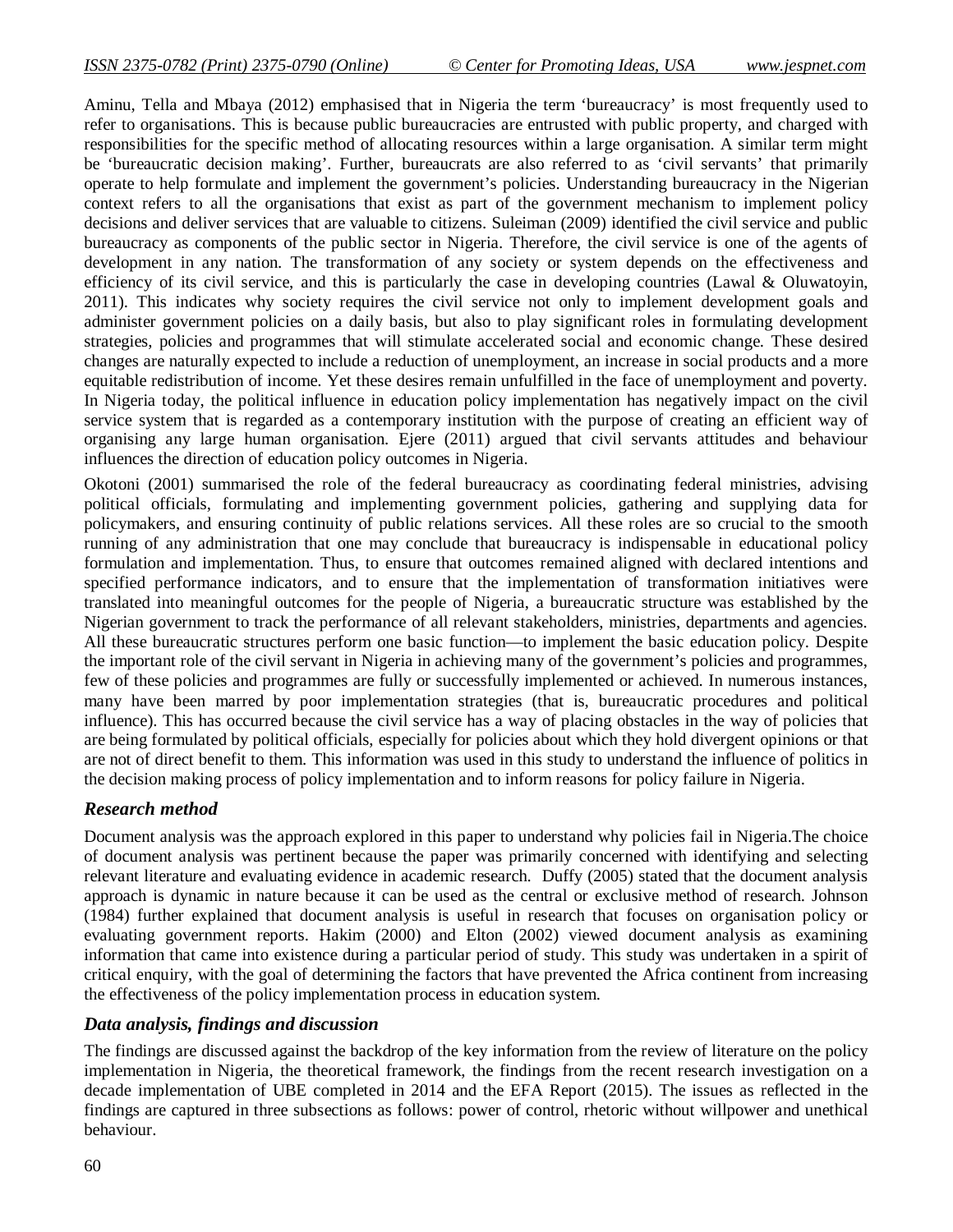# *Power of control*

The power of control, bureaucrats' motives, implementation mechanisms and compliance are some of the underlying issues affecting UBE policy implementation in Nigeria. This finding provides a way to begin understanding that bureaucracy is the barrier to implementation. The importance of bureaucratic structure to enable efficient and effective policy implementation cannot be over-emphasised. The argument is that the role of authority in relation to policy is essential for policy to be successful. Bolaji (2014) argued that the relationships between the bodies of UBE policy implementation in Nigeria are not consistent with the realisation of education outcomes as it relate to the implementation of basic education policy because of the issue of control. There is no clear, unambiguous and explicitly stated bureaucratic role defining the agencies of implementation (SUBEBs and MOEs) in the states with regard to UBE implementation. In this situation, achieving meaningful progress in basic education delivery is an illusion.

In support of these findings, Ejere (2011) and Santcross, Hinchliffe, Williams and Onibon (2009) admitted that public policy implementation is a function of government bureaucracy. The effectiveness of policy implementation is largely determined by the efficiency and competence of governmental implementing agencies. Nigeria does not possess the required - executive capacity to effectively implement the UBE programme because of the overlapping functions of bureaucratic agencies. The Nigerian education sector suffers from weak capacity at the institutional, organisational and individual levels. They observed that a weak institutional framework that has multiple agencies with overlapping roles and responsibilities remains unreformed. Policy actualisation needs more capable, powerful and productive civil servants with more quality and efficient operational abilities that are complementary in nature because the public judge a government from different aspects, and civil servants' attitudes and behaviour influence policy directly. The effect of overlapping bureaucracy has been responsible for the increase of school-age children living on the street—a situation on most major urban streets in Nigeria that has continued to attract global attention (Oloko, 1999; Aransola et al., 2009; Oni, 2011).

Key findings from the analysed data on a decade of UBE implementation according to Bolaji (2014) is the fragmentation, conflicting roles and responsibilities of the bureaucracy in policy implementation. The large number of government agencies and directorates participating in implementing the UBE programme nationwide is bound to create coordination and communication problems. The level of alignment among implementation officials plays a central role in implementing public policy because it creates the policy that the public actually experiences. Based on the varying perspectives of the different tiers of government in policy implementation, the experience of how to implement government programmes for UBE has not been effective because of the struggle for supremacy. The reason according to the data is that the tasks often involved turning a policy idea into effective outcomes, and the skills and effort required to do this are not fully appreciated by the other tiers of government. This has caused UBE implementation to fall short of expectations. These defects in implementation rob the community of the full benefits of the UBE policy and waste community resources.

The literature in this study also ascertained that the efficiency of the government in realising policy objectives is the responsibility of the bureaucrats at all tiers of the government. In other words, policy actualisation needs more capable, powerful and productive civil servants with more quality and efficient operational abilities that are complementary in nature because the public judge a government from different aspects, and civil servants' attitudes and behaviour influence policy directly (Okechukwu & Ikechukwu, 2012; Keiser 2011; Workman et al. 2010; and FGN 2008).

An understanding of public policy requires an understanding of the determinants of bureaucratic behaviour because this behaviour helps policy analysts study how the level of alignment among bureaucratic officials aids or hinders implementation. The literature in this study also ascertained that the agencies charged with implementing programs are not monolithic black boxes, but are comprised of sub-units with their own structures and cultures. In order to understand why bureaucracies shape public policy the way they do through policy implementation, it is important to consider how different units in the bureaucracy respond differently to information in the task and political environment, and recognise that information is often ambiguous.

# *Rhetoric without willpower*

Beyond the rhetoric of creating educational policy initiatives and establishing a bureaucratic mechanism to achieve a favourable educational policy outcome is the issue of leadership commitment and willpower to ensure that the education policy achieves its intent.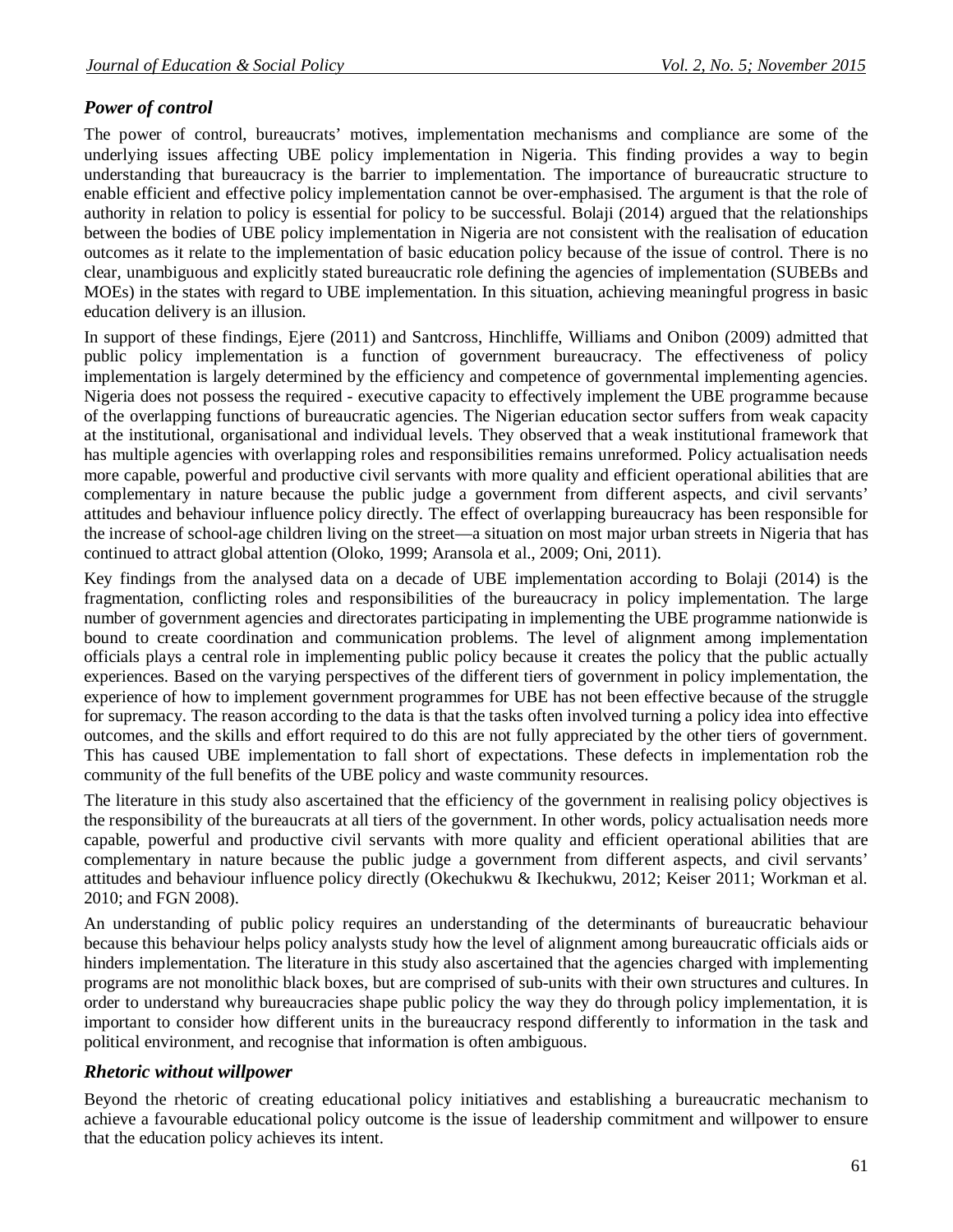The best tools, templates and techniques make little difference without the commitment and will from the political administration. This reiterates the importance of leadership and willpower in implementing policy, and a culture of commitment and responsibility to ensure the actualisation of government decisions. These factors must be led from the top of the organisation. The findings from the data provided understanding of the effect of politics on the implementation of UBE policy in Nigeria. Politics and policy are two inseparable actions—while the former focuses on achieving and exercising control, the latter is the principle guiding what should be achieved. Both are rooted in management, financial and administrative mechanisms arranged to reach explicit goals. This reveals the negative effect that rhetoric without willpower has had on UBE implementation across the regions. Rhetoric without willpower has manifested in multiple actors working according to their own interest, rather than the collective interest, which could be termed 'politicisation' or 'political interference'.

According to the findings, in the process of implementing UBE, myriad political wills of different stakeholders have come from the discussion of the overall effect that bureaucracy has had on UBE policy implementation. It provides clarification of why achieving successful outcomes in UBE has been problematic. In purpose and intent, the UBE policy is an achievable venture; however, bureaucratic challenges—otherwise known as power of control, rhetoric without willpower and unethical behaviour—limit the policy's effectiveness. The consequences of these stakeholders' actions have revealed the problems of lack of trust, politics affecting access to education, and politics influencing the appointment of bureaucrats during policy implementation. These varying political wills were not only exerted by many high-level bureaucrats, political office holders and political parties, but also by myriad local-level politicians and officials in local/district government administrations. Not all these political wills were focused on the same outcomes and, even if they were, numerous other factors affected the translation of policy intent into practice in UBE. This is a clear indication that diverse political wills can often be enacted in contradictory ways to affect policy intent and outcome. This indicates that politics were the bane of public policies and programmes in Nigeria. UBE is a well-formulated policy that is yet to be properly implemented to achieve its stated objectives because of the lack of political will to do so. With specific reference to the Nigerian education sector, policies change with every successive government—an example being the previous UPE programmes that suffered implementation failure, which were the forerunner to the UBE programme. This reiterates the position of the data analysed on the disparities in UBE implementation across the regions: the problem lies with the governor in each of the states—the priority and political will of the politicians.

Based on the analysed data, the political structure in a nation determines the direction of policy implementation. The focus of the parties in Nigeria has been to foster control and maintain hegemony in their respective states. More important is the fact that the political parties in each of the states have the power to deliberate on the system of administration to employ for policy implementation. The analysed documents in this study revealed that Nigeria's EFA Development Index is less than 0.8. Nigeria is among 16 countries in Sub-Saharan Africa that are far from achieving the EFA goals. The country's basic education level was ranked 132 of 133 countries surveyed. The poor performance of the basic education programme in Nigeria, in terms of achieving its specified objectives, has arisen primarily from implementation failure that is attributed to the lack of political will. This study provides a way to begin understanding that political institutional political institutional and bureaucratic concepts of implementation by Gareth Morgan (1998), which stressed the importance of bureaucratic organisation to enable efficient and effective policy implementation. The problem of political will is due to the different political parties in control of the states. This is supported by the literature explored in this study that the UBE, like UPE before it, has experienced implementation difficulties as a result of lack of political will on behalf of state governments (Ejere, 2011; Jaiyeoba, 2007; Nation, 2008).

According to Bolaji (2014), the will without intention has had a strong effect on UBE implementation, and has informed the lack of trust from citizens towards the government initiative. Nigeria is struggling as a result of the influence of poor governance in the education sector. Poor governance, according to the findings, means significantly slow progress towards EFA and undermines the quality of basic education services. This also informs the understanding that, like in many developing countries, policies in Nigeria usually emanate from the political system, rather than the demands of the citizens. The analysed data revealed that Nigeria has more primary-age children out of school than any other country in the world, due to the unwillingness of the state governments to implement UBE. Lack of political will and commitment at all levels of government has also manifested in ineffective political leadership, commitment and firm resolve, which are essential for the programme to succeed.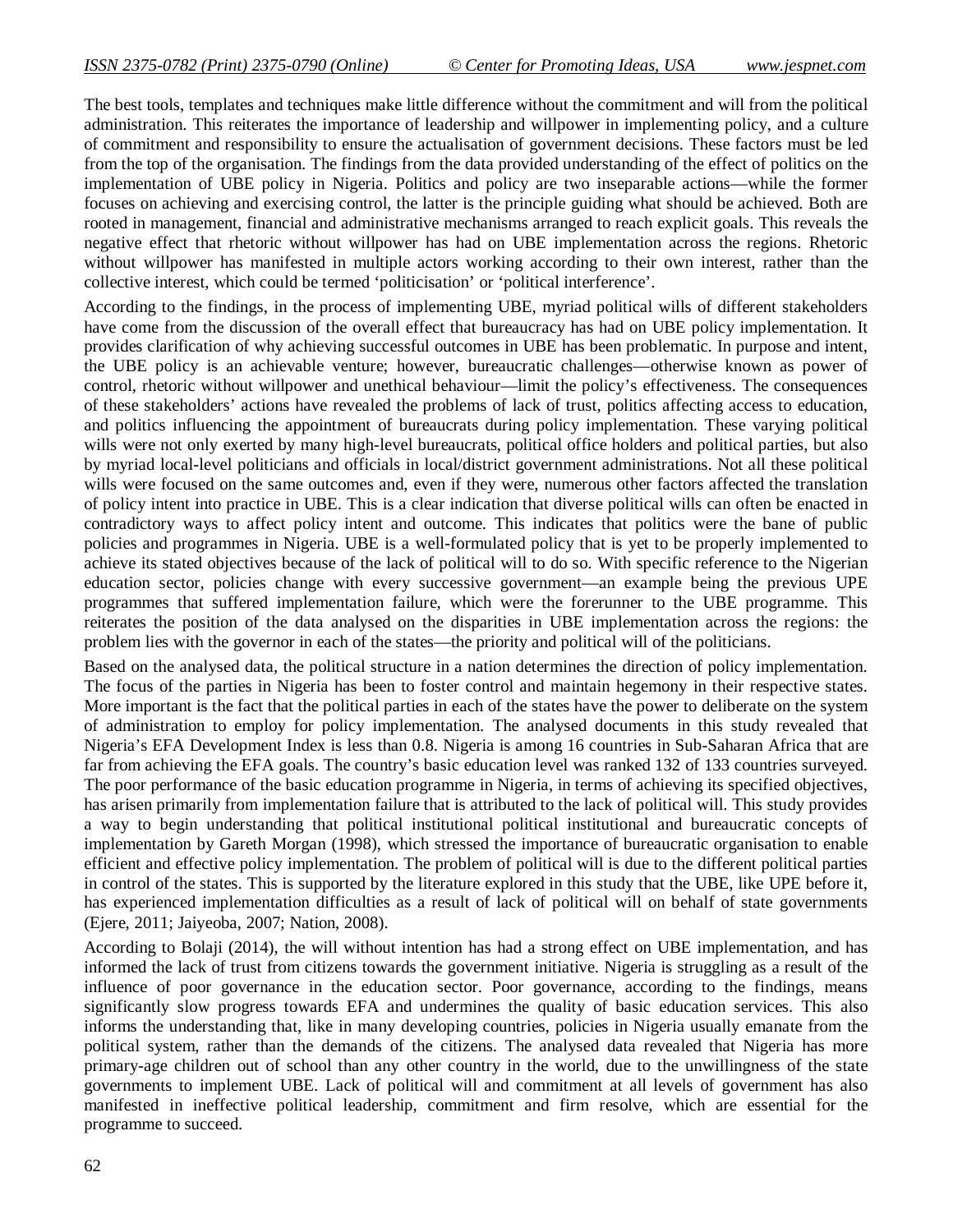The literature concurred that the state governments that were expected to play a pivotal role in implementing the UBE programme were yet to give sufficient attention to effect the UBE implementation decisions (Ajayi, 2007; Edho, 2009; Egonmwan, 2002; Omokhodion, 2008; UNESCO, 2009).

The slogan 'Education for All' remains a myth, not a reality, in Nigeria because the government has not accomplished enough to sensitise people to the UBE programme and law. Despite the availability of public policies that aim to improve living standards for Nigerians, the state slack the political will to positively realise such policy objectives. Although the objectives of government policies seek to benefit the public, the cable that holds the top echelon of government hostage jeopardises the implementation of public policies, education inclusive. It appears to suggest that policies or programmes that do not involve the targeted beneficiaries in their formulation and execution will struggle to be sustained. This is because the target groups are hardly involved in policy design or implementation—they are onlookers, rather than participants. Nation (2008), Egbulefu (2009), Eminue (2005) and Anifowose and Enemuo (2008) agreed that programme sustainability is problematic with uncommitted or disinterested targets, which is typical of the UBE policy in Nigeria.

#### *Nigerian education system and unethical behaviour*

As stated in the earlier part of this discussion, the negative implications of political will without intention have encouraged the unethical behaviour revealed by this study. Numerous mismanagements were observed, especially in the area of funds allocated to the implementation programme. Instances of diverting the funds intended for the UBE project to personal use were daily occurrences among public officials (Bolaji, 2014). Some officials of SUBEB—like others in public offices across the country—would delay or even deny teachers access to services if the teacher refused to offer gratification. Teachers' files could be declared missing, but resurfaced after they had tipped the officer in charge (Bolaji, 2014). This corrupt attitude of office holders often discouraged teachers and created unnecessary bottlenecks and hindrances to UBE's success.

According to analysed data books meant for distribution to the schools for UBE policy implementation were often insufficient or irrelevant. Data evidence revealed that when LGEA officials went to SUBEB for the books, they had to pay the storekeeper or not receive the required books. Another hidden cost is school administrators demanding bribes in order to register a child in school (Bolaji, 2014). Instances of diverting the funds intended for the UBE project to personal use were daily occurrences among public officials.There were cases of corruption in the form of awarding contracts without following due process; promoting staff; dispensation of justice; misuse of public offices, positions and privileges; embezzlement of public funds; book publishing; publications; documents; valuable security and accounts. The state control over UBE policy implementation is a cause for concern because of cases of misappropriation of both political office holders and implementers. The UBE policy was inaugurated to increase access to basic education, and there were demands for more teachers in all states of the federation. The federal government responded to this by providing funds to recruit more qualified teachers; however, some state governors used these funds for electioneering purposes.

The literature explored in this study also pointed to corruption and misappropriation of public funds as factors derailing UBE policy implementation. Corruption in Nigeria has been widely studied, and the subject receives a large amount of international attention, often because Nigeria consistently ranks among the most corrupt countries in the world, according to Transparency International. With the Economic and Financial Crimes Commission recently estimating that US\$500 billion was stolen or lost between 1960 and 2007 in Nigeria, this reputation is not undeserved (Achebe, 1983; daCosta, 2008; Diamond, 1993, pp. 215-225; Smith 2007; Ezekwesili, 2013; Olagunju, 2013; Olarenwaju, 2013).

Corruption is a major threat to the present education policy and should be decisively investigated if the UBE programme is to be achieved. It has adversely affected infrastructure, funding, standards of education and every sector of society in general. Corruption penetrates the implementation process, which has mutated public policies and made the desired goals unachievable. Most public policies are being formulated with funds appropriated for their implementation, but corruption has continued to disrupt the implementation process—it is a social malaise that has permeated every policy. Due to corruption, Nigerians are still affected by poverty, despite efforts being made to alleviate it. The resources appropriated for the implementation of public policies are criminally diverted to private ends, hence frustrating the implementation process. Paki and Inokoba (2006); Kanu and Aknwa (2012); Etuk, Ering and Ajake (2012); Osondu (2012); Onuoha (2012) and Olagunju (2012) affirmed that most Nigerian public policies only exist as avenues through which corrupt politicians drain state resources.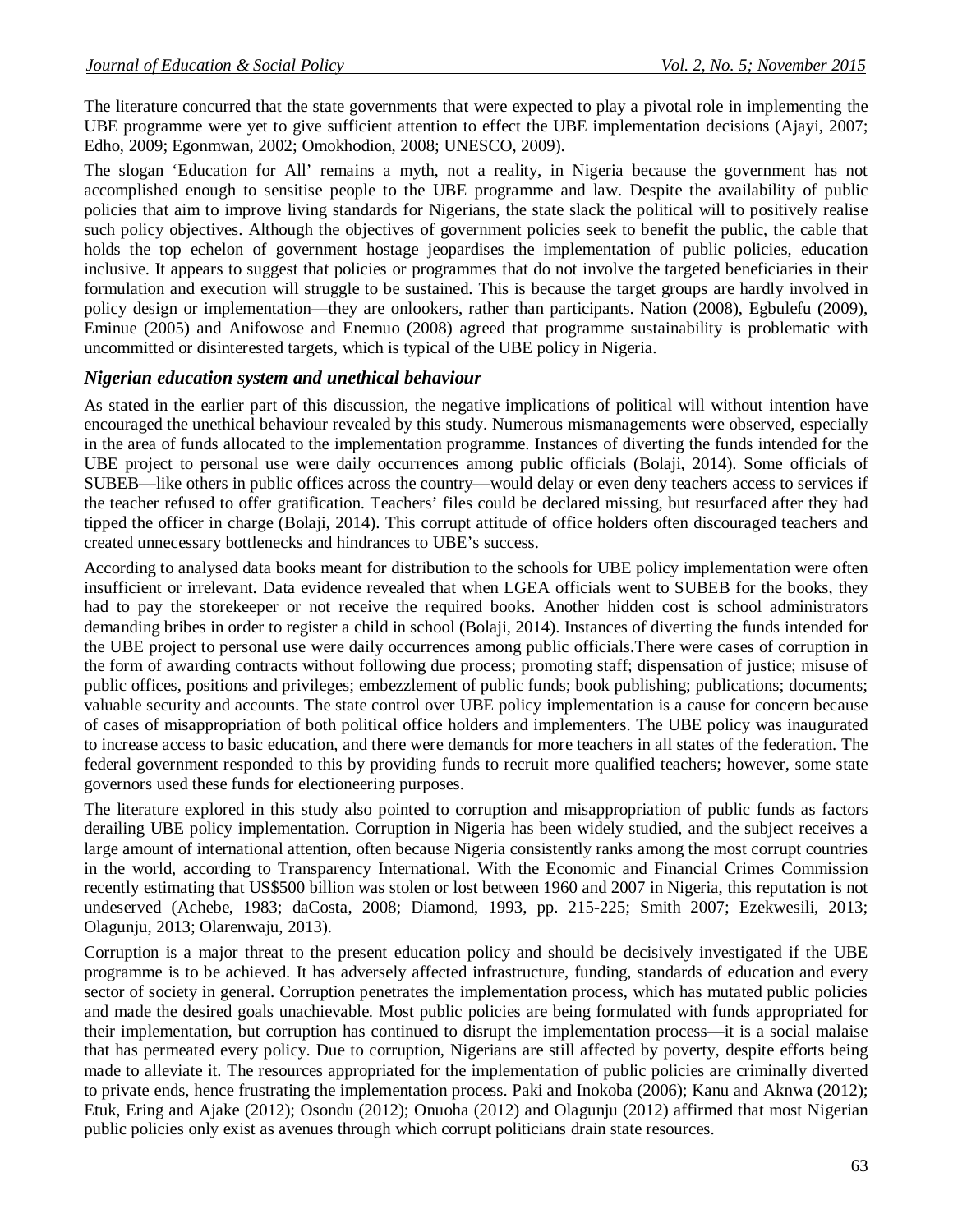As a result of the state enjoying autonomy and independence, those who control state power use it to enrich themselves, which is detrimental to policy implementation. It is instructive to know that the unethical behaviour explored in this study is one of the major issues affecting education policy implementation in Nigeria.

#### *Conclusion and implications*

The findings from the data were analysed and interpreted in relation to the literature review, and then generalised to develop the conceptual understanding that informed the conclusions. The conclusions are based on the two main research questions of this study. According to analysed data, the implementation of the policy intentions of the government resides not at the school level, but at the system level. This paper has provided unique insight by reporting on key reasons why policies fail in Nigeria. Achieving desirable educational policy outcomes depends largely on having focused, responsible and purposeful political leaders at the heads of the various government tiers (federal, state and local/district government). Honest and dedicated bureaucratic leaders at the board levels of education/organisation bureaucracies are also required. The democratic process in Nigeria should be a platform to aid and hasten visionary and purposeful leaders who will be more inclined to ensure that policies effectively address societal problems in Nigeria. This paper highlights that bureaucratic and political issues remain a significant challenge during policy implementation in Nigeria. It is necessary to ensure that bureaucrats have dedication and commitment to avoid conflicting interests, - and to significantly diminish unethical tendencies of use of funding when implementing policies.

Allowing bureaucrats to exercise control and authority over implementation tasks means there should be a conscious effort by the government to reduce political influence over bureaucratic activities in Nigeria. Such a solution will help the bureaucrats in authority to exercise improved control and authority and function freely to apply some basic ideals of organisational theory during administrative processes and procedures.Also, it will help to overcome bureaucratic issues that responsible for the uneven implementation of the UBE policy across all the states in Nigeria. This would enable all stakeholders at the level of policy formulation to develop a response to the policy and achieve its purpose. This is important to address the institutional willpower to see through policy decisions if Nigeria as an emerging economy in Africa-sub region is to gain an equal degree of functionality and relevance in the implementation of public policy decisions.

#### *Reference*

Achebe, C. (1983). *The trouble with Nigeria*. New Hamsphire: Oxford and Heinemann Educational Publishers.

Adesina, S. (1986).Planning and educational development in Nigeria. Ibadan, Education Industries Nig. Limited.

- Ajayi, I. A. (2007). Achieving universal basic education in Nigeria: strategies for improved funding and cost effectiveness. *The Social Science, 2*(3), 342–345.
- Akanwa, N. U. &Kanu, I. S. (2012). Unethical practices in the Nigeria education system. *Interdisciplinary Journal of Contemporary Research in Business, 4*(8).451-464.
- Aminu, A. A. T., Tella, C. M. & Mbaya, P. Y. (2012). Public policy formulation and implementation in Ingeria. *Public Policy and Administrative Research, 2012*(5)57-62.
- Anifowose, R. &Enemuno, F. (Eds.).(2008). *Elements of politics*. Lagos, Nigeria: Sam Iroanusi Publication.
- Barrent, S. M. (2005). Implementation studies: Time for revival? Personal reflection on 20years of implementation studies. *Public Administration, 82*(2), 249–262.
- Bolaji, S. D. & Illo, C.A. (2007).*Historical perspectives on Nigeria education.* Lagos, Nigeria: Living Publishing House.
- Bolaji, S. D. & Isichei, F. M. (2010). Teacher's productivity: A panacea for achieving success in basic education. *MOCPED International Journal of Educational Studies1*(1), 94–102.
- Bolaji, S.D., Olufowobi, O.O., Oluwole, S.K. (2013). Reinventing the wheel of progress in Nigerian Education: the Deweyian Perspective. Journal of Educational Studies and Management Vol *1*(12), 167-176.
- Bolaji, S.D. (2014). Intent to action: overcoming the barriers to universal basic education policy implementation in Nigeria. A doctoral thesis submitted to the graduate research school of Edith Cowan University, Western Australia.
- Cooper, B. S., Cublka, J. G. & Fusareli, L. D. (2008).*Handbook of education politics and policy*. Hoboken, NJ: Routledge.daCosta, G. (2008). Nigeria parliament begin oil industry probe.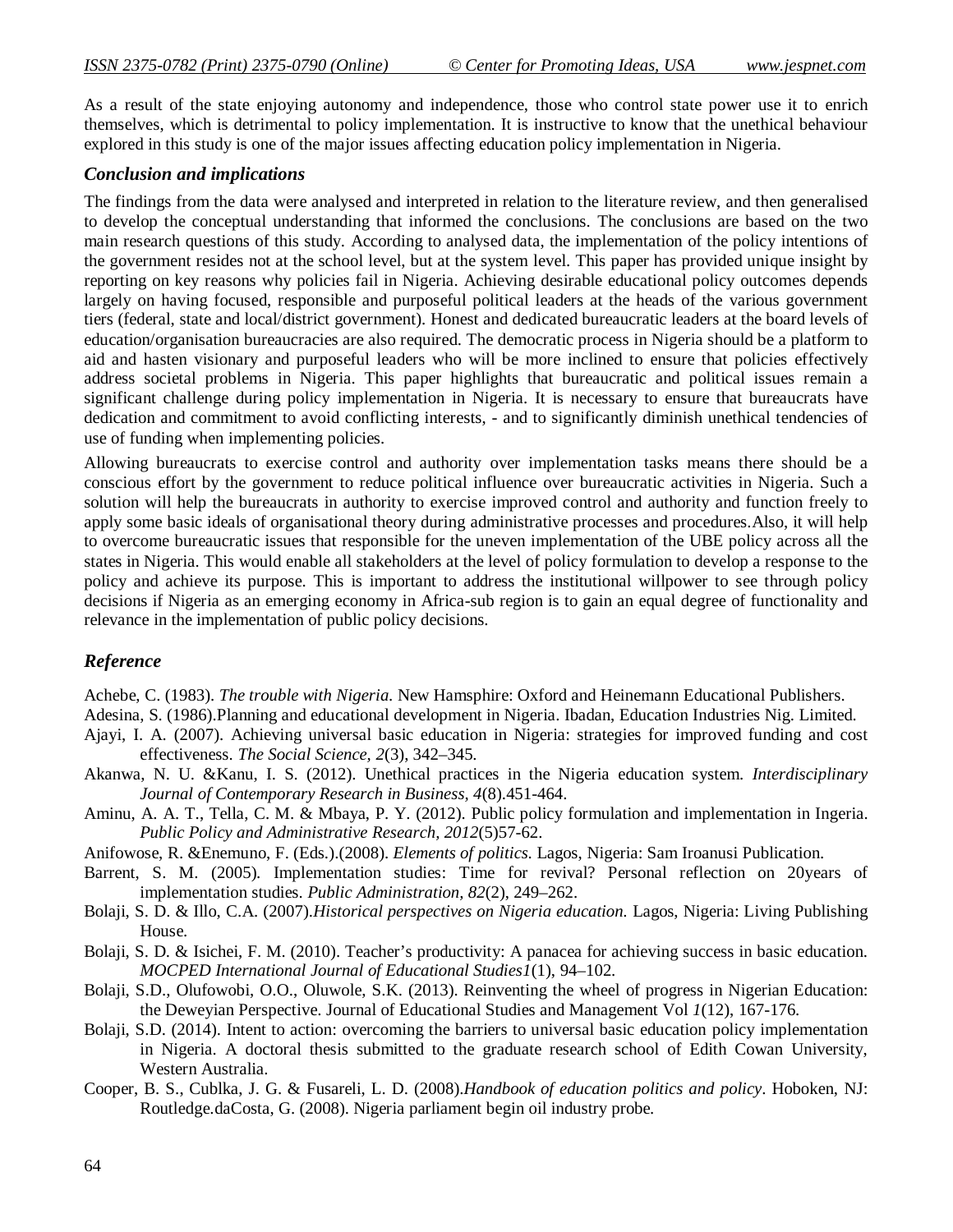- Denga, I. D. (2000). Evolving a new education culture: The universal basic education focus.*International Journal of Research in Basic Education and Long-life Learning, 1*(1/2),1–6.Diamond, L. (1993). Nigeria's perennial struggle against corruption: Prospects for the thirdrepublic. *Corruption and Reform, 7*, 215– 225.
- Doinco-Adetayo, E. A., Makinde, J. T. & Adetayo, J. O. (2004). Evaluation of policy implementation in women entrepreneurship development. *Obafemi AwolowoUniversity Accounting Journal.*
- Duffy, B. (2005). Analysis of documentary evidence. In J. Bell (Ed.), *Doing your research project*. McGraw Hill, Open University Press.
- Edho, O. G. (2009). The challenges affecting the implementation of universal basic educationin Delta State Nigeria. *Journal of Social Sciences, 20*(3), 183–187.
- Egbulefu, T. (2009, April 6). Forces of darkness.*The Source Lagos*.
- Egonmwan, J. (2002). *Public policy analysis: Concepts and application*. Benin City, Benin: SMO Aka and Brothers.
- Ejere, E. I. (2011). An examination of critical problems associated with the implementationof the universal basic education programme in Nigeria. *International Education Studies,4*(1), 221–229.
- Elton, G. R. (2002). *The practice of history*. Oxford: Blackwell.
- Etuk, G. B., Ering, S. O. & Ajake, U. E. (2012). Nigeria UBE policy: A sociological analysis. *American International Journal of Contemporary Research, 2*(7).
- Ezekwesili, O. (2013, July 28). Governors divert universal basic education funds for other purposes. *Punch Newspaper Nigeria*.
- Hakim, C. (2000).*Research design*. London, England: Routledge.
- Jayeioba, A. O. (2007). Perceived impact of universal basic education on national developmentin Nigeria: A sociological analysis. *International Journal of African &African American Studies, 6*(1), 48-58.
- Jerkin, R. A., Frommer., M. S. & Rubin, M. L. (2006). Translating indicators and targets intopublic health action. In D. Pencheon, C. Guest, D. Melzer & J. A. Gray (Eds.), *Handbookof public health*. Oxford: Oxford University Press.
- Johnson, D. (1984). Planning small-scale research: A new look at Max Weber and his investigation in educational management. In J. Bell & A. Fox (Eds.). London, England: Harper and Row.
- Jones, B. D. (2005). A model of choice for public policy. *Journal of Public Administration, Research and Theory, 15*(3), 325–351.
- Jones, B. D. & Baumgartner, F. R. (2004).Representation and agenda setting.*Policy Studies Journal, 32*(1), 1–24.
- Keiser, L. R. (2011). *The impact of bureaucratic structure on government eligibility decisions*. Paper presented at the Public Management Research Association Conference.
- Lawal, T. & Oluwatoyin, A. (2011). National development in Nigeria: Issues, challenges and prospects. *Journal of Public Administration and Policy Research, 3*(9), 237–241.
- Lennon, S. (2009). Educational policy. From http://www.lennonportal.net/index\_file/policy
- Makinde, T. (2005). Problems of policy implementation in developing nations: The Nigerian experience. *Journal of Social Sciences, 11*(1), 63–69.
- Ogbimi, G. E. & Ogunba, B.O (2011). Nutritional quality of the lunches of children in daycare in Osun State of Nigeria. *African Journal of Food, Agriculture, Nutrition and Development, 11*(4), 1–11.
- Okechukwu, E. I. & Ikechukwu, E. J. (2012). Bureaucracy and rural development: The role of public administration in national development: The Nigerian experience. *Global Journal of Management and Business Research, 12*(4), 19-40.
- Okoroma, N. S. (2006). A model for funding and ensuring quality assurance in Nigeria universities. *Nigerian Journal of Educational Administration and Planning, 6* (1), 1-16.
- Okotoni, O. (2001). Problems and prospects of Nigerian bureaucracy. *Journal of Social Sciences, 7*(3), 223–227.
- Olagunju, O. (2012). Corruption control in Nigeria holistic approach. *Science Educational Development Institute, 2*(1), 76–84.
- Olaniyan, D. A. & Obadara, O. E. (2008). A critical review of management of primary education in Nigeria. *International Journal of African & African American Studies,7*(1), 11–20.
- Olarenwaju, S. (2013, July 4). Petition to EFCC on corruption and mismanagement of UBEC. *Elombah Newspapers*.